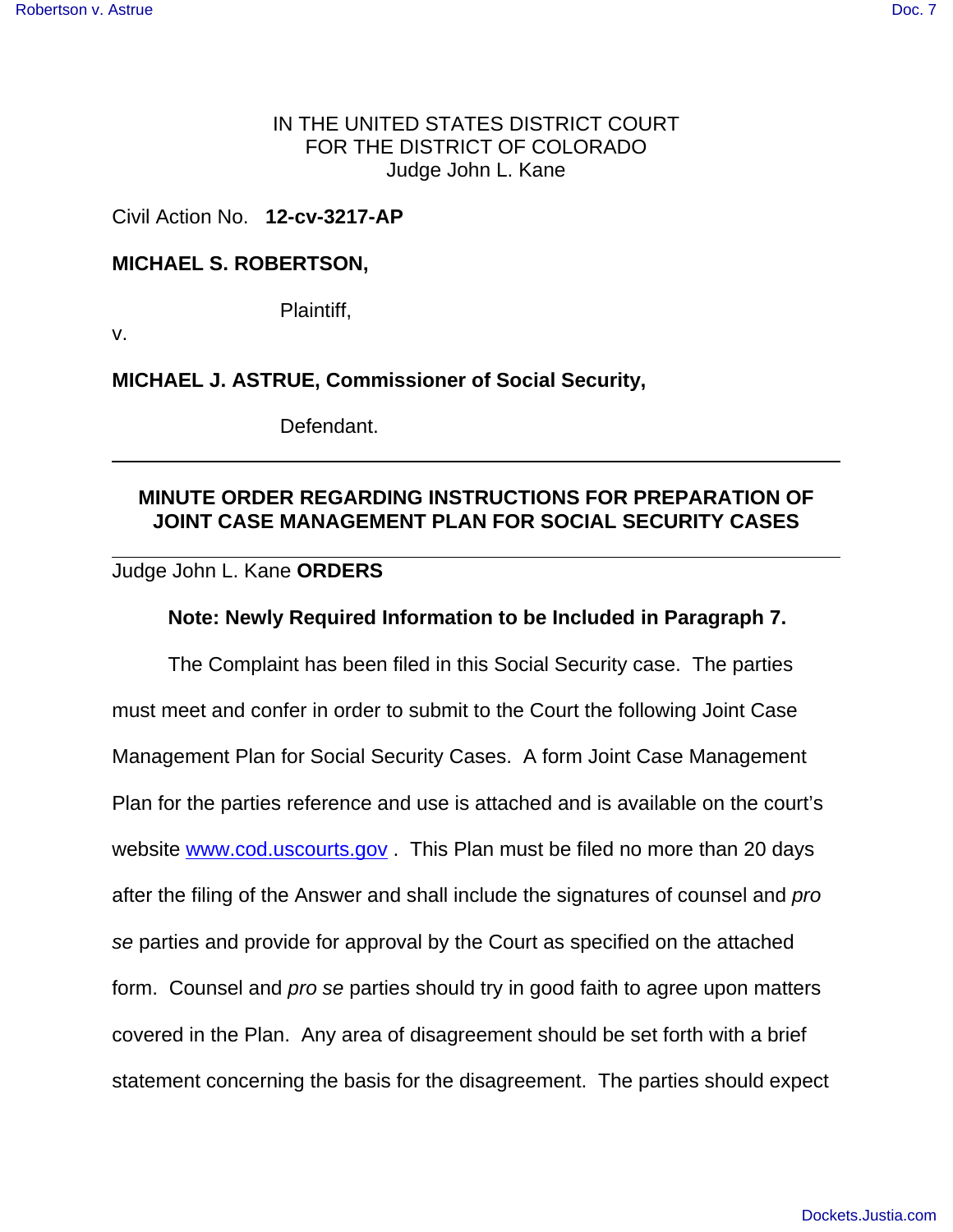that the Court may make modifications in the proposed Plan and may want to discuss all issues affecting management of the case.

D.C.COLO. LCivR 72.2 authorizes United States magistrate judges to exercise jurisdiction of civil matters upon the consent of the parties. This is construed to include social security appeals. Section 10 of the proposed Plan provides the parties with the opportunity to consent, if they wish, to the exercise of jurisdiction by a magistrate judge in accordance with the Local Rule.

Dated: January 7, 2013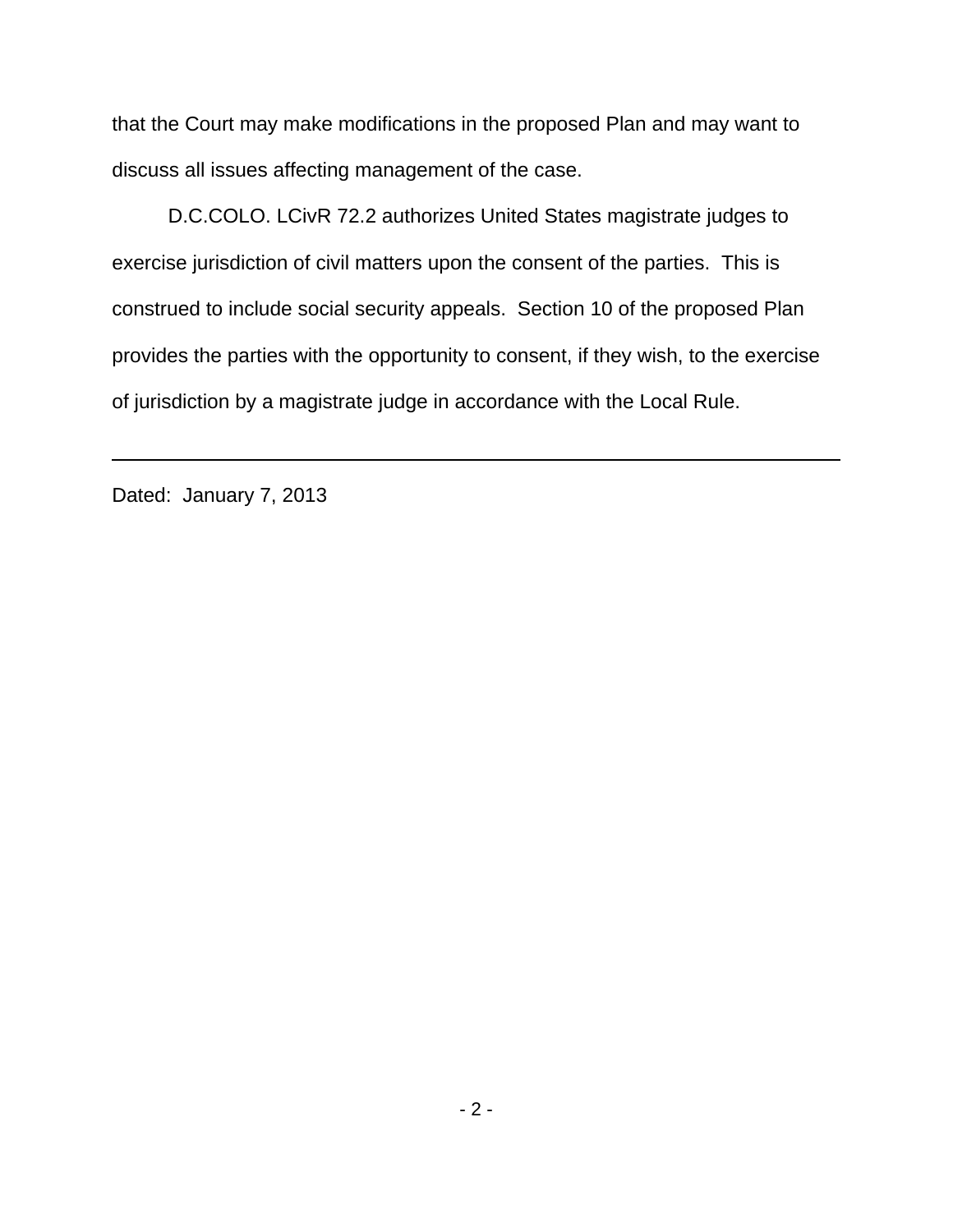#### IN THE UNITED STATES DISTRICT COURT FOR THE DISTRICT OF COLORADO

Civil Action No. 11-cv-00000-AP [**place AP docket number here**]

XXXXX,

Plaintiff,

v.

YYYYY,

Defendant.

## **JOINT CASE MANAGEMENT PLAN FOR SOCIAL SECURITY CASES**

# **1. APPEARANCES OF COUNSEL AND PRO SE PARTIES**

For Plaintiff:

For Defendant:

## **2. STATEMENT OF LEGAL BASIS FOR SUBJECT MATTER JURISDICTION**

The Court has jurisdiction based on section 205(g) of the Social Security Act, 42 U.S.C. 405(g).

## **3. DATES OF FILING OF RELEVANT PLEADINGS**

- **A. Date Complaint Was Filed:**
- **B. Date Complaint Was Served on U.S. Attorney's Office:**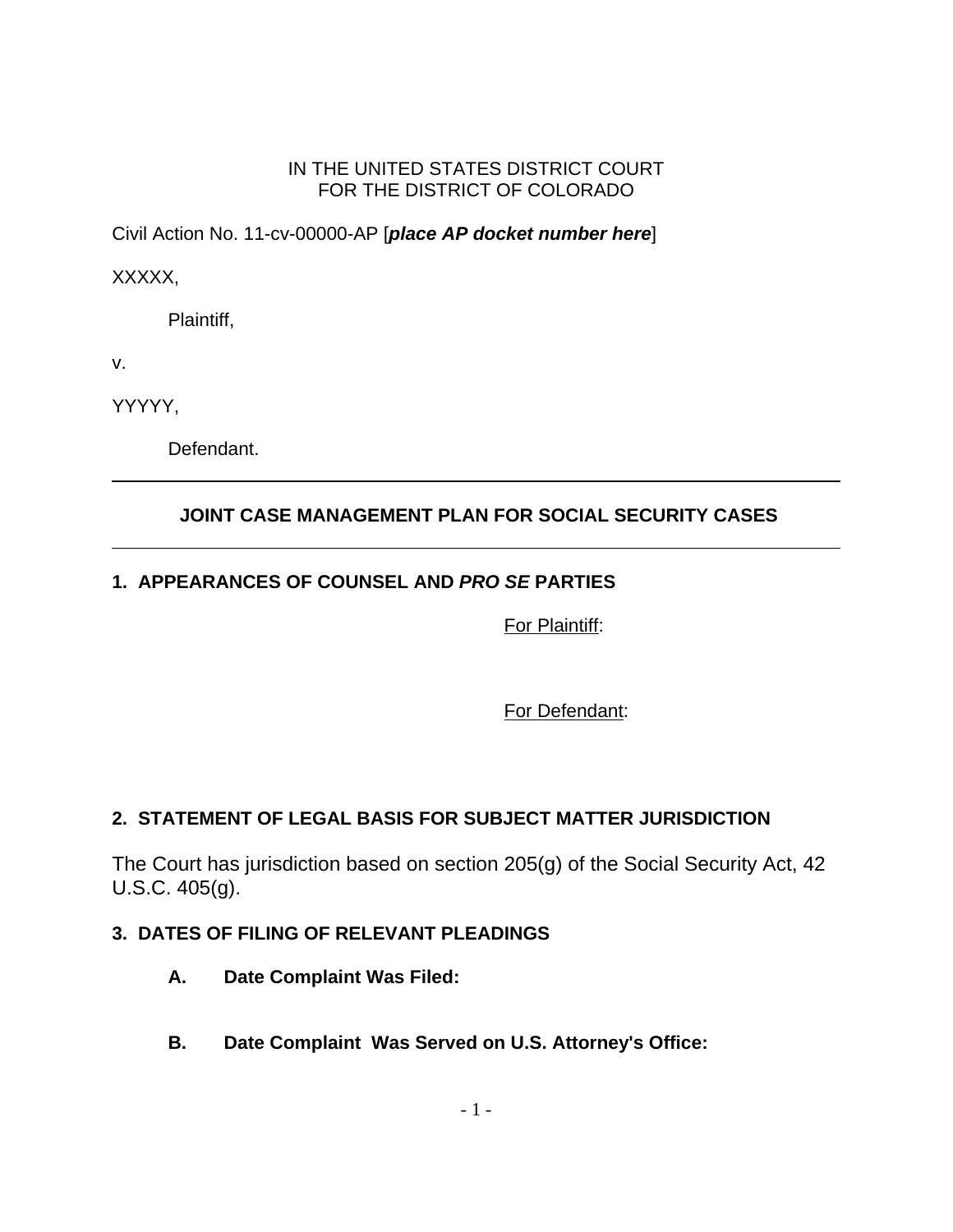**C. Date Answer and Administrative Record Were Filed:**

# **4. STATEMENT REGARDING THE ADEQUACY OF THE RECORD**

**[Provide concise statements regarding the completeness or accuracy of the administrative record. Do not summarize the pleadings or make statements about the merits, or lack thereof, of the case or the defenses.]**

# **5. STATEMENT REGARDING ADDITIONAL EVIDENCE**

**[Provide concise statements regarding any additional evidence either party has submitted or intends to submit. Do not summarize the pleadings or make statements about the merits, or lack thereof, of the case or the defenses.]**

### **6. STATEMENT REGARDING WHETHER THIS CASE RAISES UNUSUAL CLAIMS OR DEFENSES**

**[Provide concise statements regarding whether the case involves unusually complicated or out-of-the-ordinary claims, such as a constitutional challenge to a statute or regulation, an alleged due process violation, a request for injunctive or emergency relief, etc. It would be the unusual case that has any information in this section.]**

# **7. OTHER MATTERS**

**[Describe any other matters either party believes should be brought to the attention of the Court. The parties MUST state whether the case is on appeal from a decision issued on remand from this court and include the case number and district judge who entered the order for remand.]**

# **8. PROPOSED BRIEFING SCHEDULE**

**[The plaintiff's opening brief should be due no later than 30-40 days from the filing**

**of this Joint Case Management Plan; the response brief due 30 days thereafter; and the reply brief (if any) due 15 days thereafter.]**

**A. Plaintiff's Opening Brief Due:**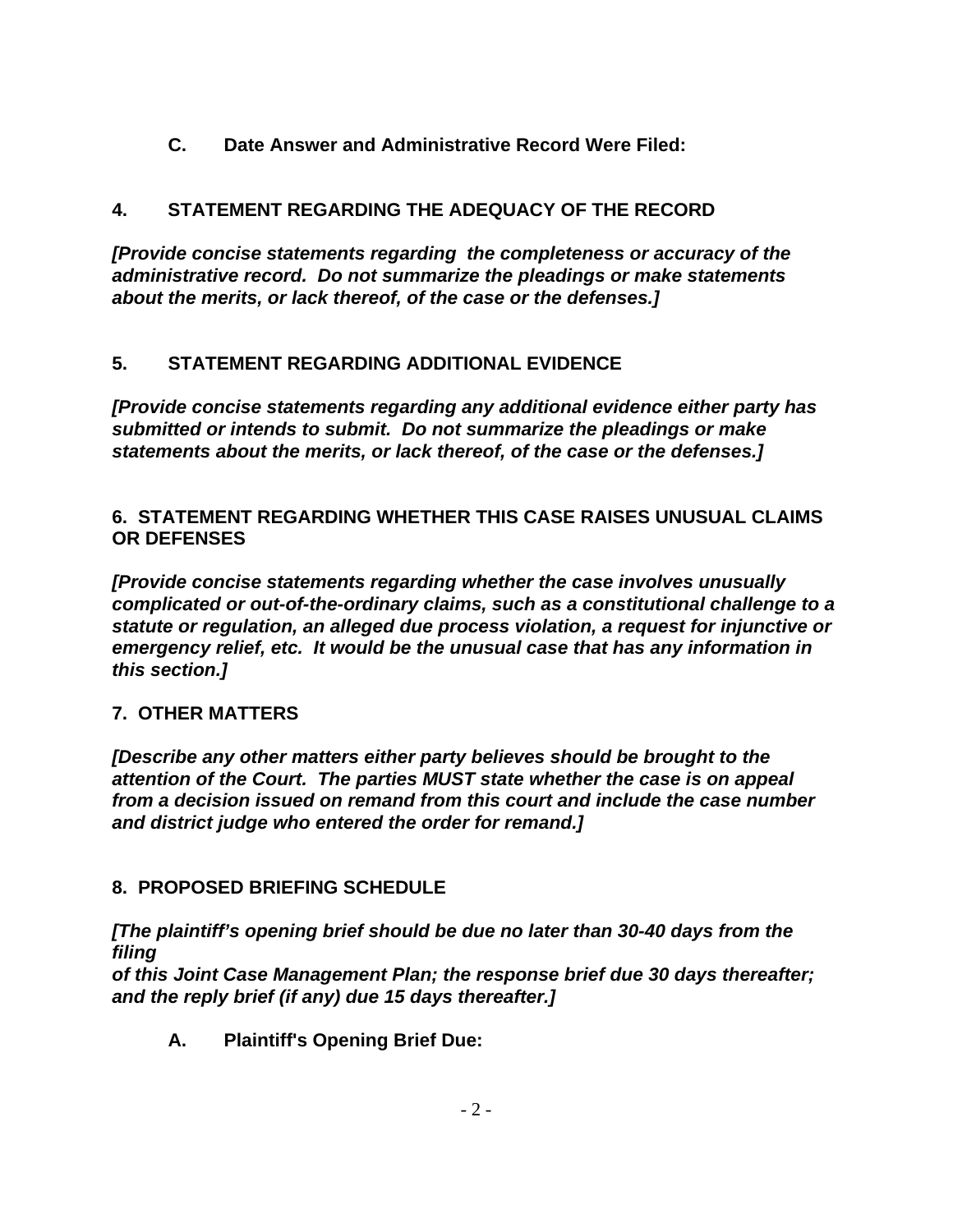- **B. Defendant's Response Brief Due:**
- **C. Plaintiff's Reply Brief (If Any) Due:**

### **9. STATEMENTS REGARDING ORAL ARGUMENT**

**[The parties should state whether they request oral argument. If oral argument is requested, the requesting party(ies) should explain the need for oral argument. Even if oral argument is requested by one or both parties, it will be the decision of the Judge to whom the case is randomly drawn to determine whether there is a need for such argument.]**

- **A. Plaintiff's Statement:**
- **B. Defendant's Statement:**

### **10. CONSENT TO EXERCISE OF JURISDICTION BY MAGISTRATE JUDGE**

**[The parties should state whether they intend to consent to the exercise of jurisdiction by a magistrate judge in accordance with D.C.COLO.LCivR 72.2. Pursuant to this Rule, all full-time magistrate judges in the District of Colorado are specially designated under 28 U.S.C. § 636(c)(1) to conduct any or all proceedings in any jury or nonjury civil matter and order the entry of judgment. If all parties consent to the exercise of jurisdiction by a magistrate judge under D.C.COLO.LCivR 72.2, they must file a completed "notice of Availability . . . and Consent to Exercise Jurisdiction" form, which Plaintiff should have received from the clerk upon filing, NO LATER THAN 40 days after the date of Defendant's Answer, or within 20 days of the filing of the proposed Plan. Upon consent of the parties and an order of reference from the district judge, jurisdiction over the ultimate disposition of this case will be assigned to the magistrate judge drawn at random under D.C.COLO.LCivR 72.2.]**

#### **Indicate below the parties' consent choice.**

- **A. ( ) All parties have consented to the exercise of jurisdiction of a United States Magistrate Judge.**
- **B. ( ) All parties have not consented to the exercise of jurisdiction of a United States Magistrate Judge.**